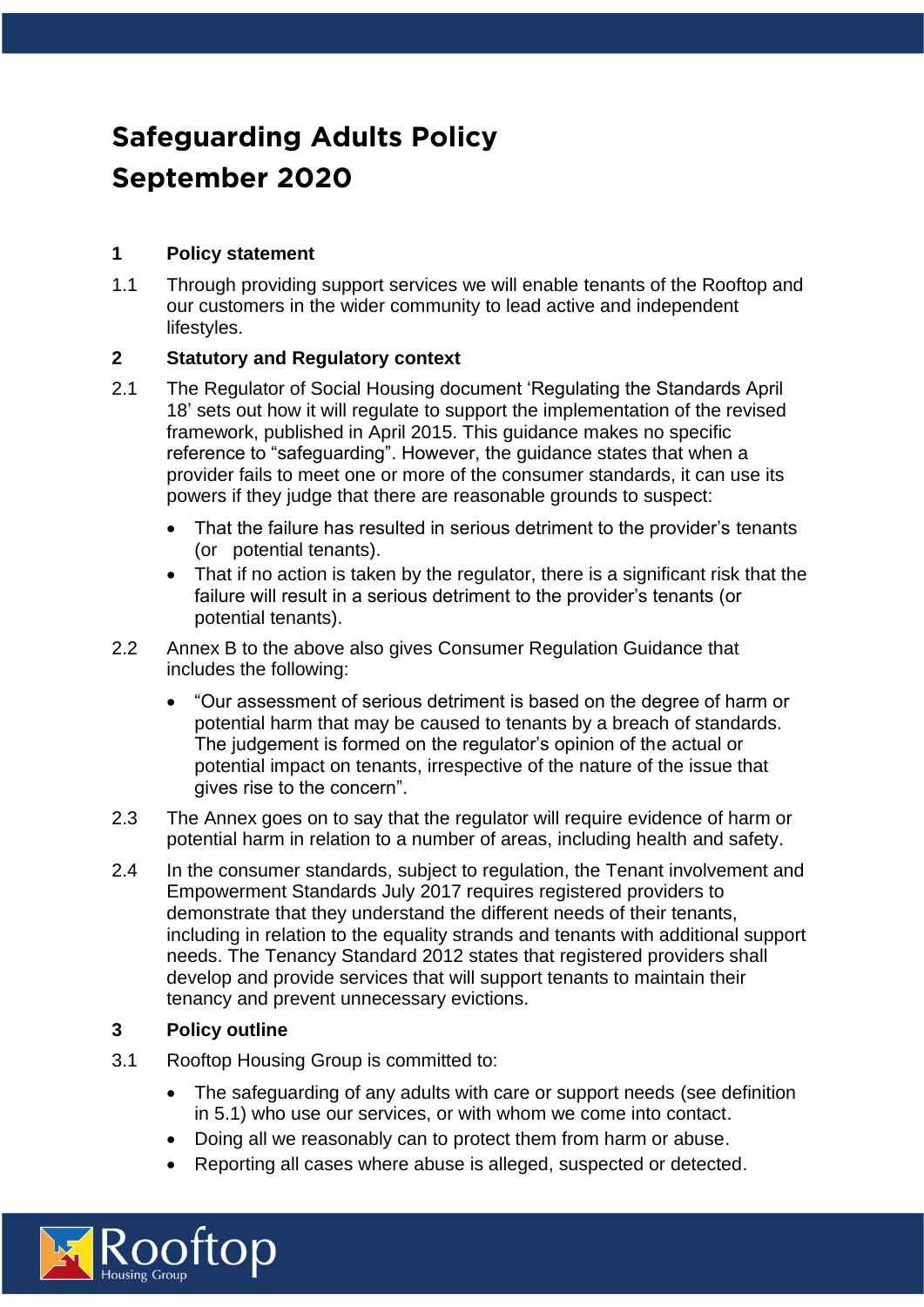- Preventing such harm or abuse occurring or continuing.
- 3.2 We understand our role to be that of prevention and early detection, with reference to lead agencies when there are suspicions or allegations of abuse. We recognise that safeguarding adults is everyone's responsibility and understand that the lead co-ordinating role will be taken by the relevant Safeguarding Adults Board.
- 3.3 This policy statement is developed in conjunction with (click on links): [Adult](http://www.gloucestershire.gov.uk/gsab/CHttpHandler.ashx?id=64366&p=0)  [Safeguarding: Multi-agency policy and procedures for the protection of adults](http://www.gloucestershire.gov.uk/gsab/CHttpHandler.ashx?id=64366&p=0)  with care and [support needs in Gloucestershire. \(April 2015\)](http://www.gloucestershire.gov.uk/gsab/CHttpHandler.ashx?id=64366&p=0)
- 3.4 For Worcestershire and services in the West Midlands: [Adult Safeguarding:](http://www.worcestershire.gov.uk/downloads/file/5646/west_midlands_adult_safeguarding_policy_and_procedures)  [Multi-agency policy and procedures for the protection of adults with care and](http://www.worcestershire.gov.uk/downloads/file/5646/west_midlands_adult_safeguarding_policy_and_procedures)  [support needs in the West Midlands. \(April 2015\)](http://www.worcestershire.gov.uk/downloads/file/5646/west_midlands_adult_safeguarding_policy_and_procedures)
- 3.5 Our approach to safeguarding is set within national legal frameworks, statutory and voluntary best practice guidance and local protocols. This policy should be read in conjunction with Rooftop's Safeguarding procedures and the Multi Agency Policy and Procedure for the relevant local authority. The link addresses can be found at the end of this policy.
- 3.6 This policy and associated procedures apply to all paid staff, contractors, volunteers and board members with Rooftop Housing Group.

#### **4 General principles**

#### 4.1 **Following multi agency principles**

- 4.1.1 Staff have a duty to report without delay any concerns or suspicions that an adult with care and support needs is being, or is at risk of being, abused.
- 4.1.2 We will ensure that all staff and volunteers are familiar with policies relating to safeguarding adults; that they know how to recognise abuse and how to report and respond to it.
- 4.1.3 We will make the dignity, safety and wellbeing of the adult with care and support needs our priority, whilst also respecting the rights of the person causing or alleged to be causing harm.
- 4.1.4 We will ensure that staff and volunteers have access to training that is appropriate to their level of responsibility and they will receive advice that allows them to reflect on their practice and the impact of their actions on others.
- 4.1.5 We will contribute to effective inter-agency working, multi-disciplinary assessments and joint working partnerships in order to provide the most effective means of safeguarding adults.
- 4.1.6 We will share information about individuals who may be at risk from abuse where appropriate, with due regard to confidentiality and information sharing protocols.

#### **5 Definitions**

5.1 'Adult safeguarding' is the process of protecting adults with care and support needs from abuse or neglect.

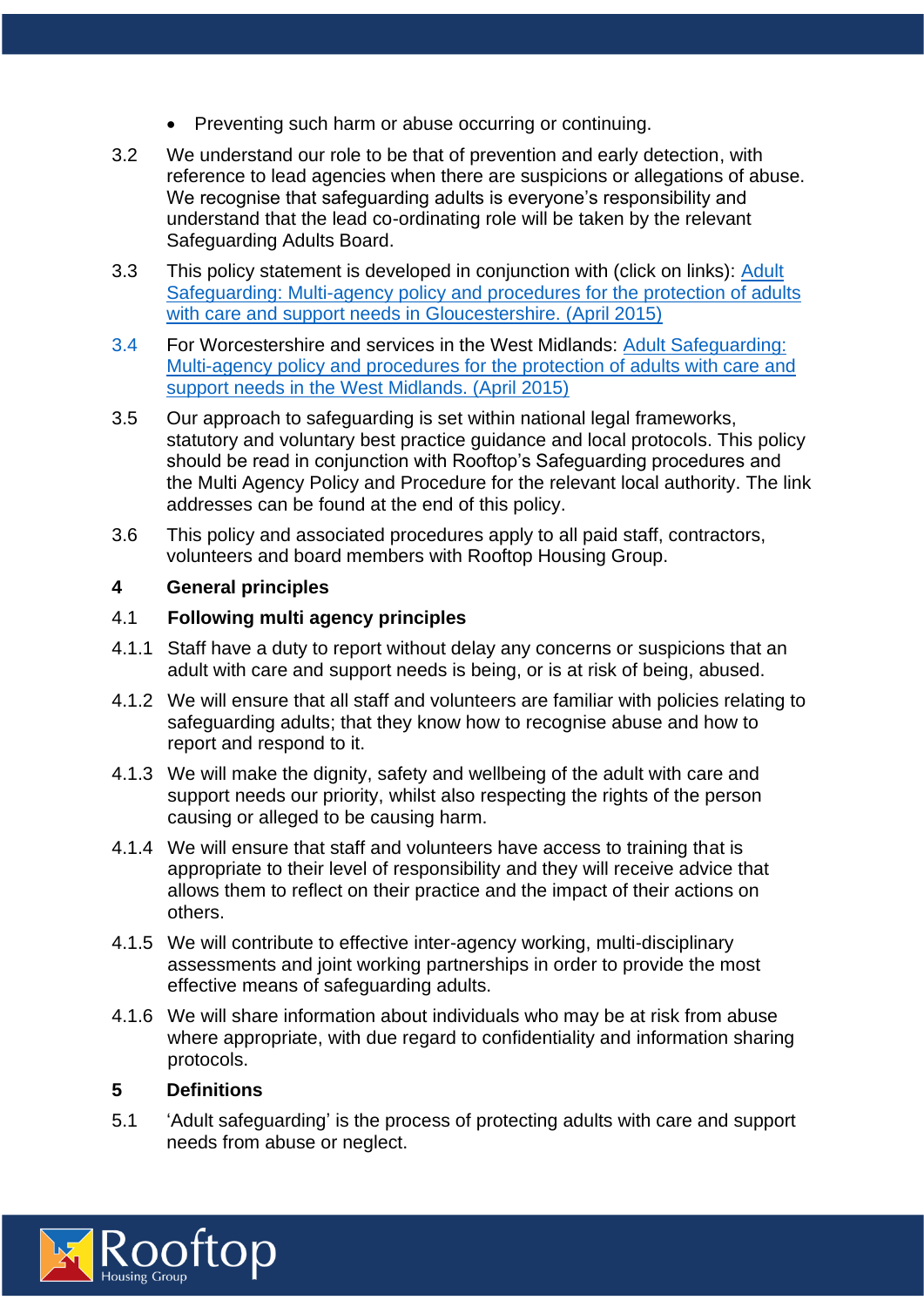- 5.2 Safeguarding is mainly aimed at people over the age of 18 years with care and support needs who may be in vulnerable circumstances and at risk of abuse or neglect by others. In these cases, local services must work together to spot those at risk and take steps to protect them.
- 5.3 Safeguarding duty applies to adults who:
	- Have a need for care and support (whether or not the local authority is meeting those needs).
	- Is experiencing or at risk of abuse or neglect.
	- Is unable to protect themselves from the risk of or the experience of abuse or neglect.
- 5.4 Care and support needs are the mixture of practical, financial and emotional support for adults who need extra help to manage their lives and be independent – including older people, people with a disability or long-term illness, people with mental health problems, and carers. Care and support includes assessment of people's needs, provision of services and the allocation of funds to enable a person to purchase their own care and support. It could include care home, home care, personal assistants, day services, or the provision of aids and adaptations. N.B. The adult with care and support needs will hereafter be referred to as the adult throughout this policy.

#### 5.5 **Mental capacity**

- **5.5.1** The presumption is that adults have the mental capacity to make informed choices about their own safety and how they live their lives. Issues of mental capacity and the ability to give informed consent are central to decisions and actions in Safeguarding Adults. All interventions need to take into account the ability of adults to make informed choices about the way they want to live and the risks they want to take.
- **5.5.2** This includes their ability:
	- To understand the implications of their situation.
	- To take action themselves to prevent abuse.
	- To participate to the fullest extent possible in decision-making about interventions.
- **5.5.3** The Mental Capacity Act, 2005 provides a statutory framework to empower and protect people who may lack capacity to make decisions for themselves and establishes a framework for making decisions on their behalf. This applies whether the decisions are life-changing events or everyday matters.

#### 5.6 **Abuse**

- 5.6.1 Defining abuse or neglect is complex and rests on many factors. The term "abuse" can be subject to wide interpretation. It may be physical, verbal or psychological, it may be an act of neglect, or occur where a person is persuaded to enter into a financial or sexual transaction to which they have not, or cannot, consent.
- 5.6.2 Patterns of abuse vary and include:
	- Serial abusing in which the perpetrator seeks out and 'grooms' individuals.

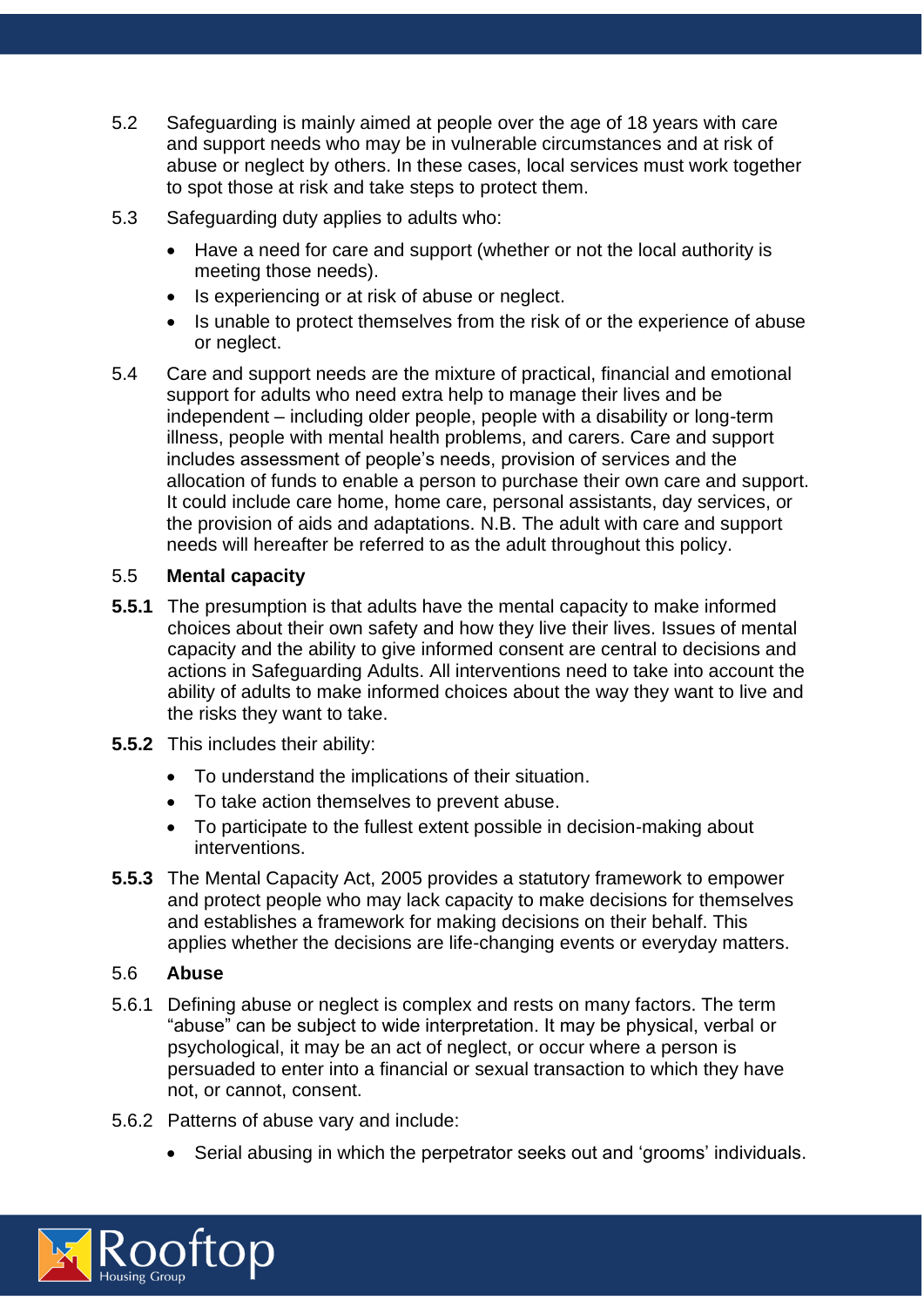- Sexual abuse sometimes falls into this pattern as do some forms of financial abuse.
- Long-term abuse in the context of an ongoing family relationship such as domestic violence between spouses or generations or persistent psychological abuse.
- Opportunistic abuse such as theft occurring because money or jewellery has been left lying around.
- 5.6.3 Incidents of abuse may be one-off or multiple and affect one person or more. Professionals and others should look beyond single incidents or individuals to identify patterns of harm. Repeated instances of poor care may be an indication of more serious problems and of what we now describe as organisational abuse. In order to see these patterns, it is important that information is recorded and appropriately shared.
- 5.6.4 Abuse or neglect may be the result of deliberate intent, negligence or ignorance. Exploitation can be a common theme in the experience of abuse or neglect. Whilst it is acknowledged that abuse or neglect can take different forms, the Care Act guidance identifies the following types of abuse or neglect:
	- Physical abuse
	- Domestic violence
	- Emotional and Psychological abuse
	- Sexual abuse, including child sexual abuse
	- Financial or material abuse
	- Modern slavery
	- Discriminatory abuse
	- Organisational/institutional abuse
	- Neglect and acts of omission
	- Self-neglect
- 5.6.5 The intent is not necessarily an issue at the point of deciding whether an act or a failure to act is abuse; it is the impact of the act on the person and the harm or risk of harm to that individual.

#### 5.7 **Domestic abuse and controlling and coercive behaviour**

- 5.7.1 Coercive control has now been criminalised as an offence under The Serious Crime Act 2015. The cross-government definition of Domestic Abuse is "Any incident or pattern of incidents of controlling, coercive or threatening behaviour, violence or abuse between those aged 16 or over who are or have been intimate partners or family members regardless of gender or sexual orientation. This can encompass, but is not limited to, the following types of abuse:
	- Psychological
	- Physical
	- Sexual
	- Financial
	- Emotional

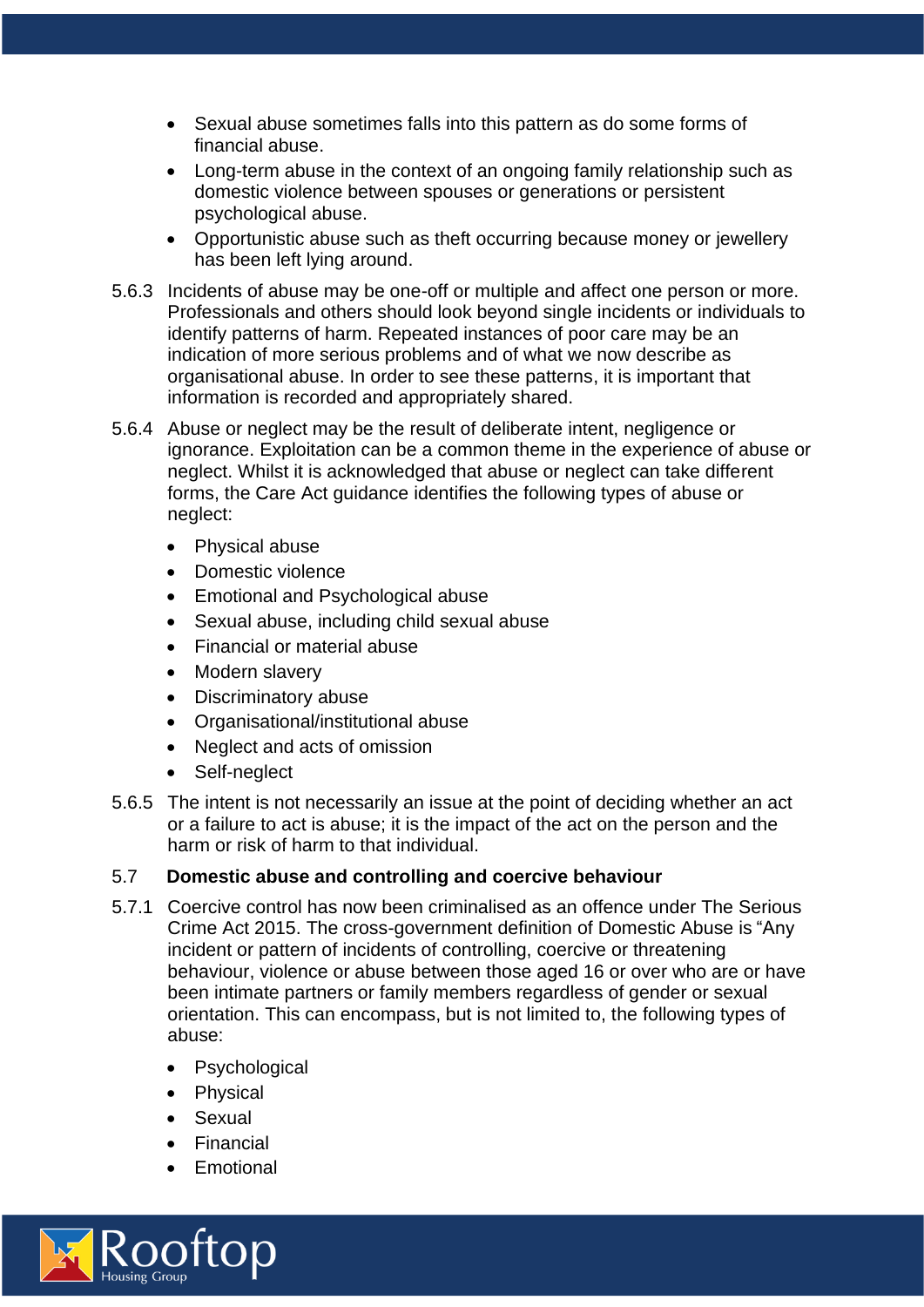- 5.7.2 **Controlling behaviour** is a range of acts designed to make a person subordinate and/or dependent by isolating them from sources of support, exploiting their resources and capacities for personal gain, depriving them of the means needed for independence, resistance and escape and regulating their everyday behaviour.
- 5.7.3 **Coercive behaviour** is an act or a pattern of acts of assault, threats, humiliation and intimidation, or other abuse that is used to harm, punish, or frighten their victim.
- 5.7.4 The cross-government definition of domestic violence and abuse is not a legal definition and includes so called 'honour' based violence, Female Genital Mutilation (FGM) and forced marriage, and is clear that victims are not confined to one gender or ethnic group.

#### 5.8 **Prevent agenda**

- 5.8.1 The Counter-Terrorism and Security Act 2015 contains a duty on specified authorities to have due regard to the need to prevent people from being drawn into terrorism. Whilst Rooftop is not a specified authority, it is expected to cooperate with local authorities through local safeguarding adults and children arrangements, in particular with local Prevent co-ordinators, the police and local authorities, and co-ordination through existing multi-agency forums, for example Community Safety Partnerships.
- 5.8.2 In accordance with local authority partners, we will ensure that frontline staff:
- 5.8.2.1 Understand what radicalisation means and why people may be vulnerable to being drawn into terrorism as a consequence of it.
- 5.8.2.2 Are aware of what is meant by the term "extremism" and the relationship between extremism and terrorism.
- 5.8.2.3 Know what measures are available to prevent people from becoming drawn into terrorism and how to challenge the extremist ideology that can be associated with it.
- 5.8.2.4 Understand how to obtain support for people who may be being exploited by radicalising influences.
- 5.8.3. Employees receive training relevant to their role:
	- 5.8.3.1. Read and understand the Safeguarding Policy and Procedure
	- 5.8.3.2. Safeguarding eLearning for all front-line employees
	- 5.8.3.3. Enhanced eLearning for specifically identified senior roles
- 5.8.4 Where staff member has informed concerns regarding a vulnerable adult or child, s/he must raise them with a Safeguarding Lead, who will then make a recommendation to the Homes and Communities Director regarding a referral to the on-duty adult or children's safeguarding team.
- 5.8.5 In sharing information with local authority partners, we will take account of:
- 5.8.5.1 Necessity and proportionality: personal information will only be shared where it is strictly necessary to the intended outcome and proportionate to it, according to the potential risks to an individual or the public.

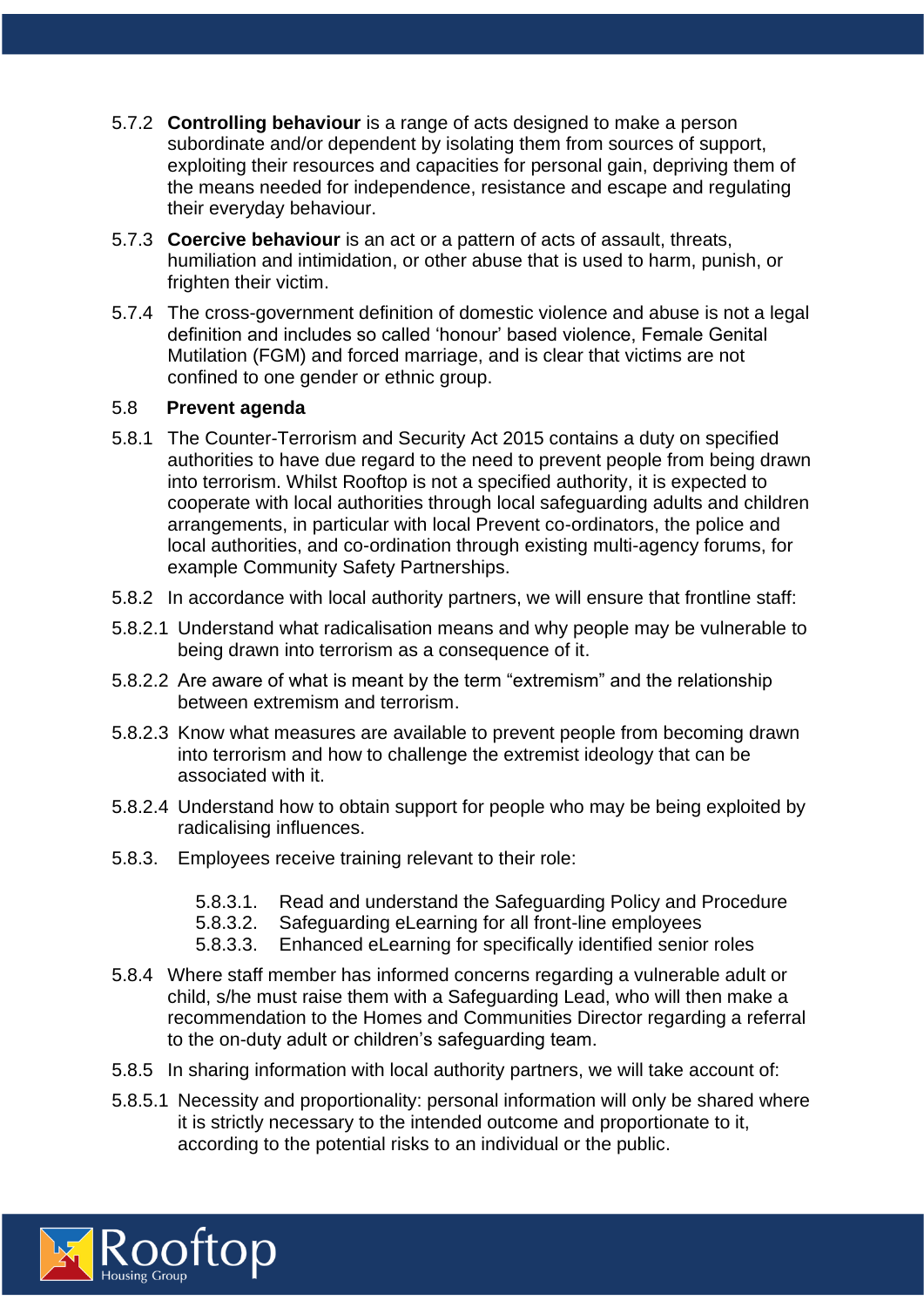- 5.8.5.2 Consent: wherever possible the consent of the person concerned will be obtained before sharing any information about them.
- 5.8.5.3 Data Protection and GDPR: we will ensure that we comply with our responsibilities under the Data Protection Act and any confidentiality obligations that exist.

## **6 Principles of intervention**

- 6.1 In 2011 the Government outlined six key principles which seek to increase the protection for vulnerable people. These principles are now incorporated into the Care Act (2014) and underpin all adult safeguarding work. Rooftop employees should do all they can to ensure these are applied to our customers where safeguarding is an issue. The six Key Principles are:
	- Empowerment Victims should be supported in making their own decisions and choices as far as they are able to do so, including those related to risk and their own perceived vulnerability. If decisions are made without taking account of the victims' views this may infringe their human rights and jeopardise other qualities of life.
	- Protection Support and representation for those in greatest need.
	- Prevention It is better to take action before harm occurs.
	- Proportionality Safeguarding must be built on proportionality and a consideration of people's human rights.
	- Partnership Local solutions through services working with their communities.
	- Accountability Safeguarding practice and arrangements should be accountable and transparent.

#### 6.2 **Making Safeguarding Personal (MSP)**

- 6.2.1 In addition to these principles, it is also important that all safeguarding partners take a broad community approach to establishing safeguarding arrangements. It is vital that all organisations recognise that adult safeguarding arrangements are there to protect individuals.
- 6.2.2 We all have different preferences, histories, circumstances and life-styles, so it is unhelpful to prescribe a process that must be followed whenever a concern is raised.
- 6.2.3 Making Safeguarding Personal (MSP) is a shift in culture and practice in response to what we now know about what makes safeguarding more or less effective from the perspective of the person being safeguarded. It is about having conversations with people about how we might respond in safeguarding situations in a way that enhances involvement, choice and control as well as improving quality of life, wellbeing and safety. It is about seeing people as experts in their own lives and working alongside them. It is a shift from a process supported by conversations to a series of conversations supported by a process.

#### 6.3 **Additional Rooftop Housing principles**

6.3.1 Where we provide specific support services, we are responsible for providing support as part of the protection aim, and if it is a member of our staff allegedly committing abuse, we need to be highly accountable for this. Thus,

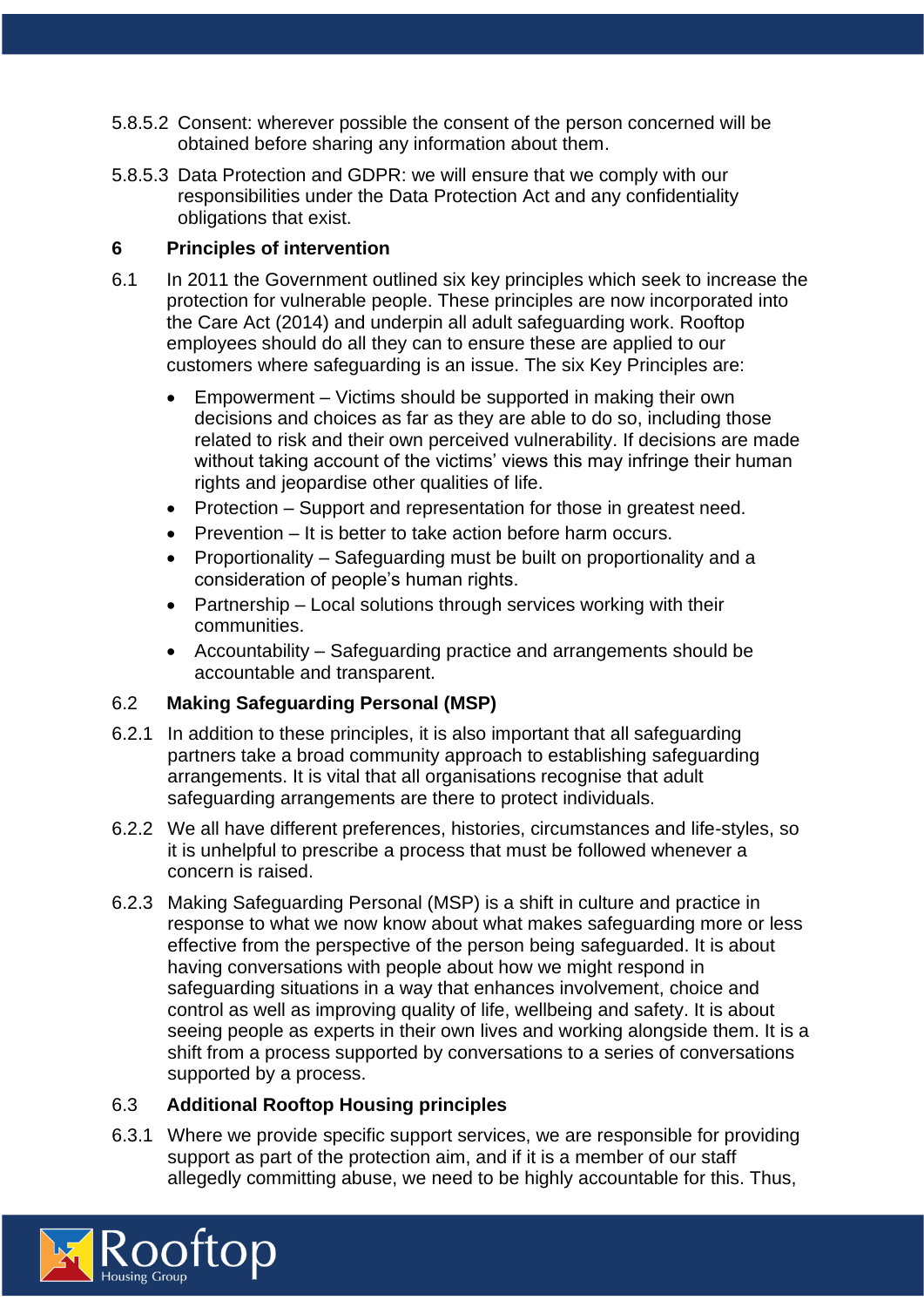the degree to which the implementation of each of these principles applies will vary on a case by case basis. However, these principles always apply to us.

- 6.3.2 The key message is that if abuse is suspected, it should be reported, in line with above principles (including MSP) and actions from then on should be guided by the advice of local authorities, but that overlooking concerns is unacceptable.
- 6.3.3 We recognise the difficulties of reporting potential abuse by other staff, particularly those in more senior positions. Where possible, we will support both those making disclosures, and alleged perpetrators, whilst investigations are happening. Staff should also refer to the whistleblowing policy.

#### **7 Roles and responsibilities**

7.1 The Care Act 2014 sets out a clear legal framework for how local authorities and other statutory agencies should protect adults with care and support needs at risk of abuse or neglect. New duties include the Local Authority's duty to make enquiries or cause them to be made, to establish a Safeguarding Adults Board; statutory members are the local authority, Clinical Commissioning Groups and the police. Safeguarding Adults Board must arrange Safeguarding Adult Reviews (SARs) as per defined criteria, publish an annual report and strategic plan. All these initiatives are designed to ensure greater multi-agency collaboration as a means of transforming adult social care.

## 7.2 **Role of Safeguarding Adults Board**

- **7.2.1** Safeguarding Adults Boards (SABs) are multi-agency boards established in each local authority to promote, inform and support Safeguarding Adults work. They ensure that priority is given to the prevention of abuse and that adult safeguarding is integrated into other community initiatives and services.
- **7.2.2** The Care Act requires local authorities to set up a SAB in their area, giving these Boards a clear basis in law for the first time. The Act says that the SAB must:
	- Include the local authority, the NHS and the police, who should meet regularly to discuss and act upon local safeguarding issues.
	- Develop shared plans for safeguarding, working with local people to decide how best to protect adults in vulnerable situations.
	- Publish this safeguarding plan and report to the public annually on its progress, so that different organisations can make sure they are working together in the best way.

## 7.3 **Role of the Local Authority**

- 7.3.1 The Care Act sets out the Local Authority's responsibility for protecting adults with care and support needs from abuse or neglect for the first time in primary legislation. Local Authorities must make enquiries, or cause another agency to do so, whenever abuse or neglect are suspected in relation to an adult and the local authority thinks it necessary to enable it to decide what (if any) action is needed to help and protect the adult. This function cannot be delegated.
- 7.3.2 The Local Authority retains the responsibility for ensuring that the enquiry is referred to the right place and is acted upon. The Local Authority, in its lead

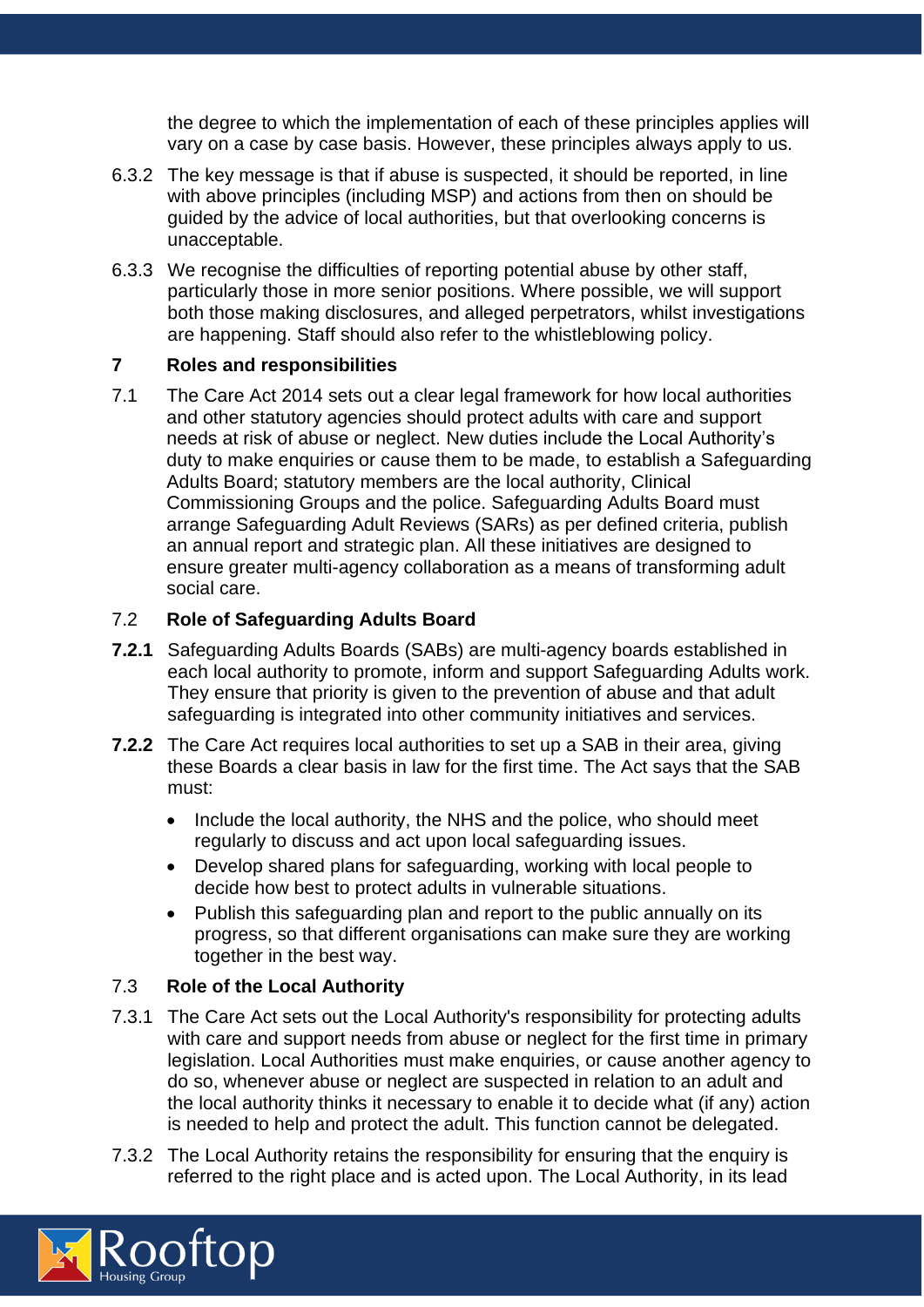and coordinating role, should assure itself that the enquiry satisfies its duty under section 42 to decide what action (if any) is necessary to help and protect the adult and by whom, and to ensure that such action is taken when necessary. In this role if the Local Authority has asked someone else to make enquiries, it is able to challenge the body making the enquiry if it considers that the process and/or outcome is unsatisfactory.

## 7.4 **Role of Local Authority housing services**

- 7.4.1 Local Authority housing services are responsible under homeless legislation for people who are:
	- Homeless People who are currently homeless.
	- Priority People who are in accommodation but have a priority need for council accommodation.
	- Eligible People who are not a priority but nevertheless eligible.
- 7.4.2 There is a duty on housing authorities to ensure that advice and information about homelessness, and preventing homelessness, is available to everyone in their district free of charge. Authorities are also required to assist individuals and families who are homeless or threatened with homelessness and who apply for help. Authorities should not wait until homelessness is likely or is imminent before providing advice and assistance.
- 7.4.3 There is an emphasis on the need for joint working between housing authorities, social services and other statutory, voluntary and private sector partners in tackling homelessness more effectively to safeguard adults.

## 7.5 **Our role as a housing and support provider**

7.5.1 We are in a position to identify tenants who have care and support needs and at risk of abuse, neglect and exploitation.

## 7.6 **Organisational responsibilities and prevention**

7.6.1 We will ensure that there are named people within the organisation who have the responsibility to link with statutory organisations in the area of protection. We will also incorporate protection responsibilities in staff job descriptions and/or terms and conditions of appointment and employment.

# 7.7 **Disclosure and Barring Service (DBS) checks**

7.7.1 We will seek enhanced DBS checks for all staff who are likely to come into contact with adults. Clearance will be conducted every three years.

## 7.8 **Inform and train our staff**

7.8.1 We will inform our staff and contractors about protection issues and procedures, emphasising their mandatory nature and will train all workers who are in regular contact with customers so that they are aware of, and understand, the law, guidance and any new initiatives relating to safeguarding so that they are able to identify and act appropriately on any cases of possible harm or abuse.

## 7.9 **Report allegations of harm or abuse**

7.9.1 We recognise the duty to report any allegations or suspicions of abuse to the relevant authority, and will ensure notification is within stipulated time limits,

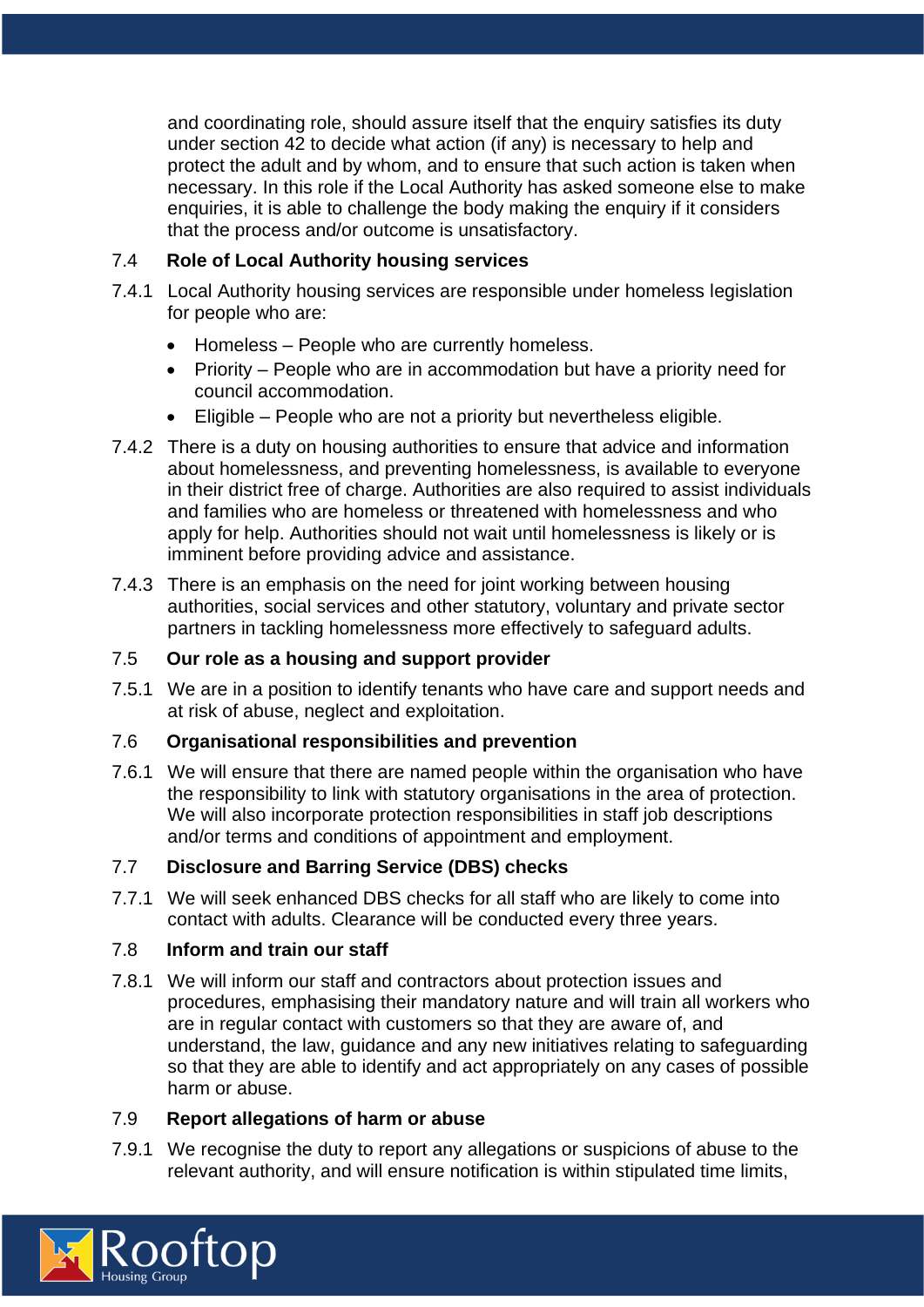and will inform, as appropriate, any other authorities who have an interest in the service involved.

## 7.10 **Work in partnership with other agencies**

7.10.1 We will work co-operatively with other local agencies to recognise, report, investigate and prevent harm or abuse of any person with whom we have contact. We will, as appropriate, participate in, and contribute to, local forums concerned with protection issues, and liaise with and report to such bodies on a regular basis. We will avoid compromising or obstructing any investigation by statutory agencies.

# 7.11 **Respect diversity**

7.11.1 We will take due account of people's age, disability, gender reassignment, race, religion or belief, sex, sexual orientation, marriage status and pregnancy and maternity status in any investigation or assessment of harm or abuse, ensuring this is carried out in an appropriate setting, manner and language, and to help us understand the individual's needs. This policy also reflects our commitment to ensure that all those who use our services receive fair and equitable treatment and are protected from harm.

## 7.12 **Respect confidentiality**

7.12.1 We will maintain confidentiality relating to protection issues where it is practical, sharing personal information with other agencies only with the permission of the individual concerned, or in line with what is permitted by the law and local policy or protocols.

# 7.13 **Avoid collusion**

7.13.1 We will ensure that our whistle-blowing policy and procedure can be used if an employee thinks that their Line Manager is colluding with an alleged abuse or not taking it seriously. We will also ensure that our disciplinary procedures are compatible with the responsibility to protect children and adults.

## 7.14 **Monitor protection issues**

- 7.14.1 We will specifically monitor any issues relating to protection so that we can maintain an overview and recommend action where this is needed.
- 7.14.2 Rooftop employees are vetted prior to working with vulnerable people or people at risk. We will train our staff and deliver awareness workshops to vulnerable tenants so they are able to identify signs of abuse and report them.

## 7.15 **Ensure robust record keeping**

- 7.15.1 All safeguarding incidents will be recorded in the appropriate system by all employees in order to maintain a record of incidents and complaints. Good record keeping is a vital component of professional practice. Whenever a complaint or allegation of abuse is made, we will keep clear and accurate records in line with Rooftop's complaints procedures on receipt of a complaint or allegation, to record all action taken.
- 7.15.2 When abuse or neglect is raised managers need to look for past incidents, concerns, risks and patterns. We know that in many situations, abuse and neglect arise from a range of incidents over a period of time.

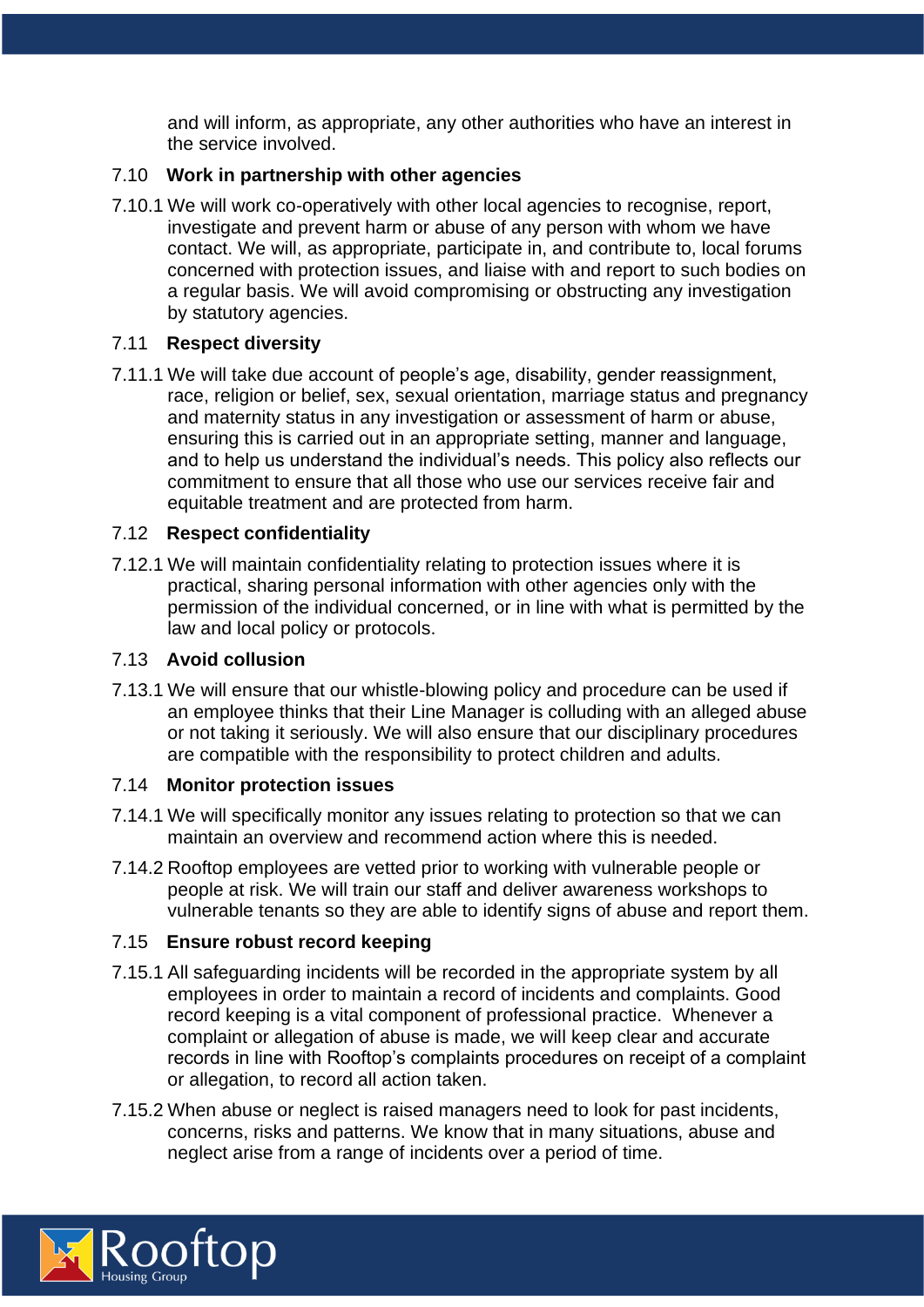- 7.15.3 We will give staff clear direction as to what information should be recorded and in what format.
- 7.15.4 Records will be kept in such a way that the information can easily be collated for local use and national data collections.
- 7.16 We have a duty to report to:
	- The Local Authority's Adult Safeguarding/Social Care Team.
	- The police, if a crime has been committed.
	- Rooftop's Safeguarding Lead Officers.
	- The Care Quality Commission if the abuse has taken place at one of our registered care schemes.

# 7.17 **Best practice as specified in contracts**

- 7.17.1 We have several contracts with local authorities and we also commission contracts to deliver services in our properties and for our tenants.
- 7.17.2 Rooftop's responsibilities as a commissioner of services:
	- To ensure that people who commission their own care are given the right information and support to do so.
	- To ensure that agencies from whom services are commissioned know about and adhere to relevant registration requirements and guidance.
	- To ensure that all documents such as service specifications, invitations to tender, service contracts and service-level agreements adhere to the multiagency Safeguarding Adults policy and procedures.
	- To ensure that tenants know their right to complain about services commissioned by Rooftop as a third party service.

## 7.18 **Managers' roles and responsibilities**

7.18.1 Managers are responsible for:

- Having an operational knowledge of this policy and associated procedures.
- Ensuring that staff and volunteers have the appropriate support, training and supervision to carry out their role within this policy and procedure in a competent manner.
- Ensuring that all staff and volunteers are aware of how to access both the internal and multi-agency procedures.
- Discussing and referring, if necessary, any concerns to the Rooftop Safeguarding Leads.
- Conducting regular reviews of the safeguarding log and ensure follow up work is carried out, including staff training and inter agency reviews.

## 7.19 Role and responsibilities of staff and volunteers:

- To alert an appropriate manager, without delay, to any concerns, suspicions or evidence of abuse that they may see or hear about.
- To co-operate with any investigation of concerns of abuse by providing all the evidence that may be known.
- Never prevent or dissuade another person from raising concerns, suspicions or presenting evidence.

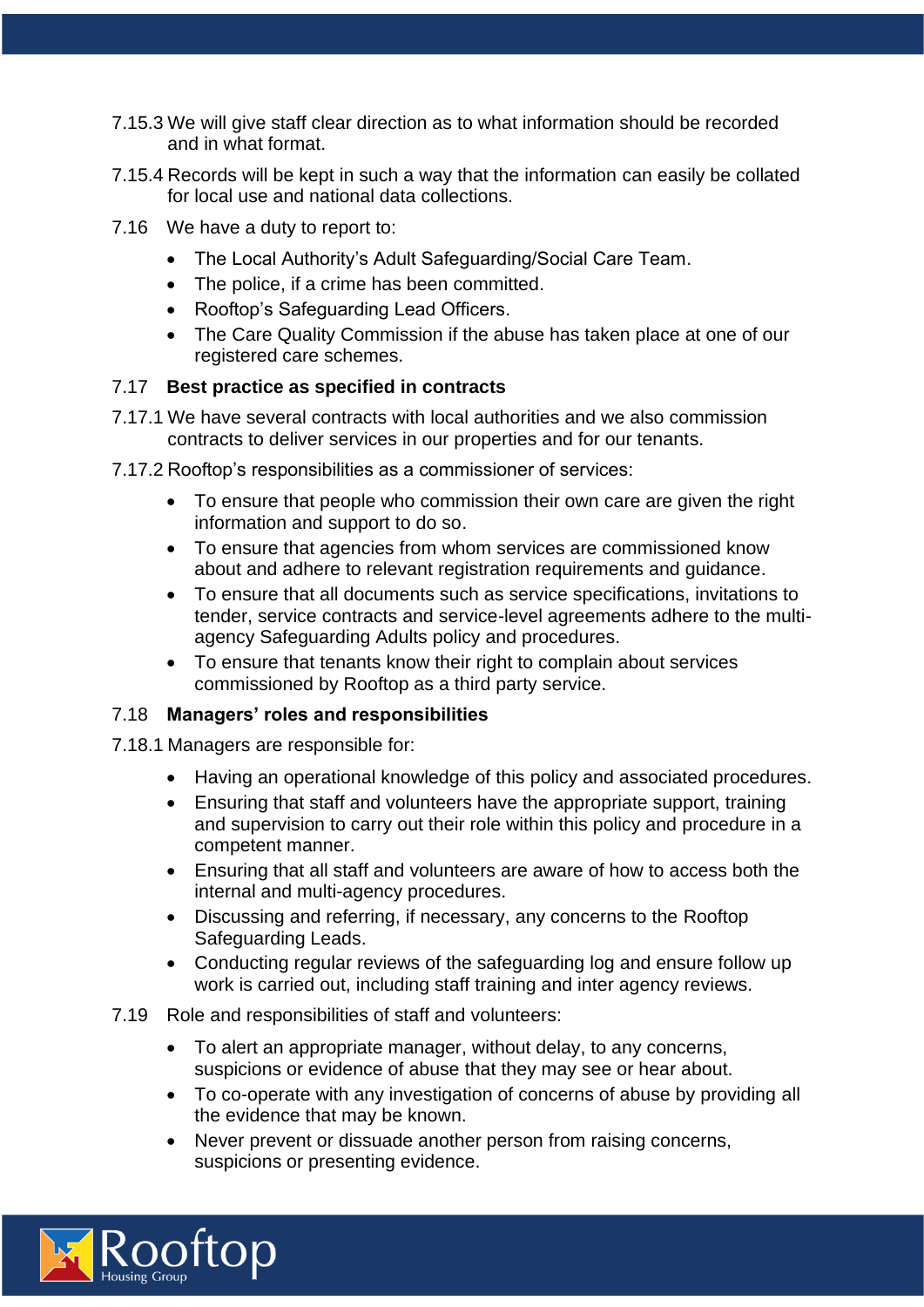- To record all factual information accurately and clearly, in line with internal requirements.
- To follow the Local Authority's multi-agency procedure and Rooftop's internal procedures.

## 7.20 **Safeguarding leads**

- 7.20.1 We will appoint safeguarding leads with the appropriate knowledge and experience to support and advise staff who may encounter potential safeguarding issues.
- 7.20.2 The Housing and Communities Director is the overall strategic lead across the organisation for safeguarding.

#### **8 Contact numbers and addresses**

- 8.1 Adult Social Care Safeguarding Referrals:
	- Gloucestershire 01452 426868
	- Worcestershire 01905 768053
- 8.2 Local Authority Designated Officer (LADO):
	- Gloucestershire 01452 426994
	- Worcestershire 01905 843311

#### **9 Review**

9.1 This policy will be reviewed every three years unless there are major changes in legislation or good practice.

## **10 Consultation**

Leadership Team (Head of Business

| 10.1              | Improvement, Head of Support and<br><b>Employability, People Director and Asset</b><br>Manager as a Safeguarding Champion) | September 2019                           |
|-------------------|----------------------------------------------------------------------------------------------------------------------------|------------------------------------------|
| 10.2 <sub>1</sub> | <b>Executive Team</b>                                                                                                      | September 2019                           |
|                   | 10.3 Other (for example, customers)                                                                                        | N/A                                      |
| 11                | <b>Responsibilities</b>                                                                                                    |                                          |
| 11.1              | <b>Responsible body</b>                                                                                                    | Board of RHG                             |
|                   | 11.2 Formulation and approval of policy                                                                                    | Board of RHG                             |
|                   | Amendments to policy                                                                                                       | Leadership Team                          |
|                   | Monitoring of policy                                                                                                       | Leadership Team                          |
|                   | Operational management of policy/policy<br>author                                                                          | <b>Head of Support and Employability</b> |
|                   | 11.3 Date of formulation of policy                                                                                         | September 2009                           |